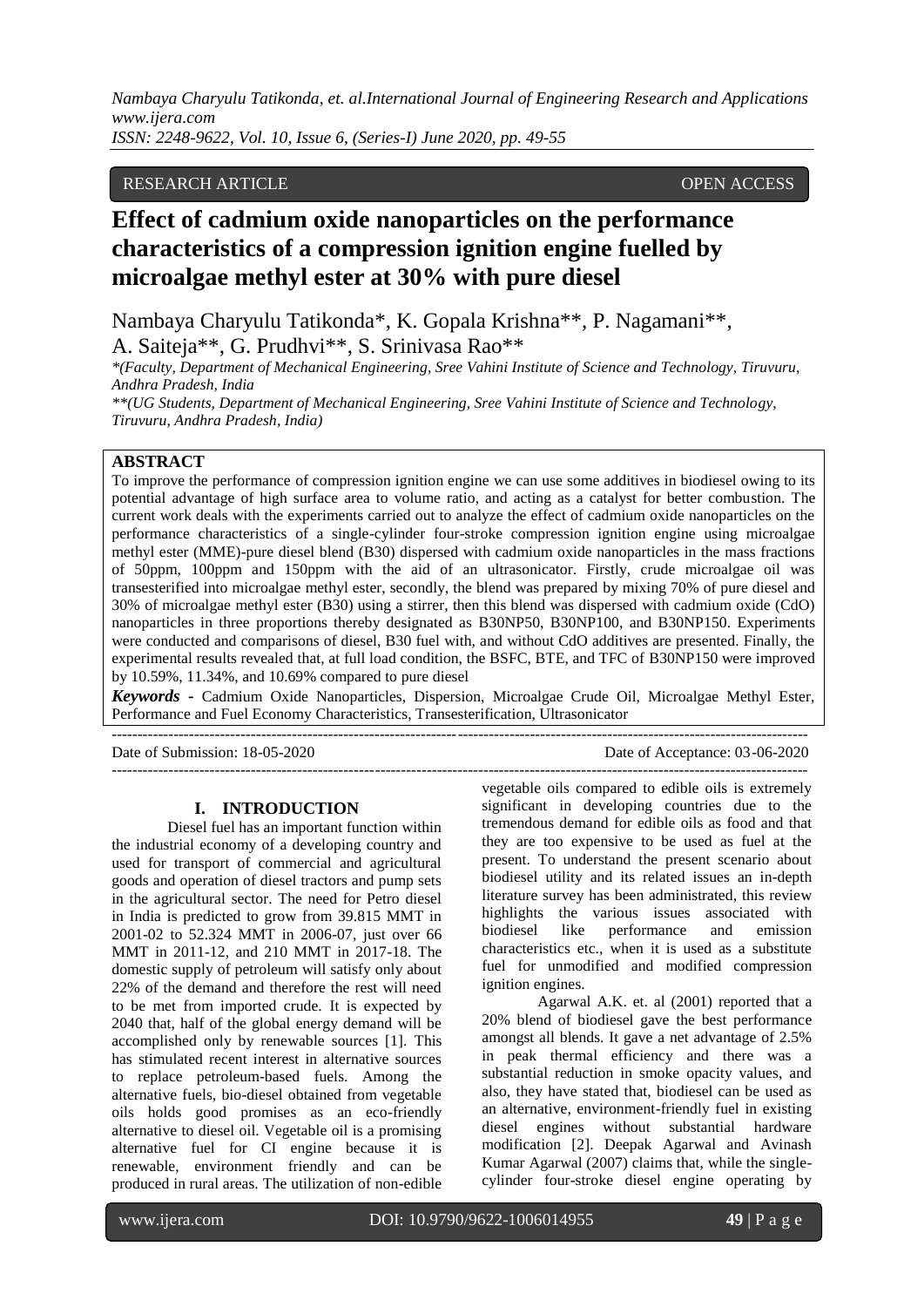*ISSN: 2248-9622, Vol. 10, Issue 6, (Series-I) June 2020, pp. 49-55*

jatropha oil preheated blends the performance and emission parameters were found very close pure diesel for lower blend concentrations and for higher blend concentrations they observed to be marginally inferior [3]. Avinash Kumar Agarwal et. al (2009) has studied the performance and emission characteristics of a single-cylinder diesel engine when it was fueled with Karanja biodiesel, and it was reported that they have obtained better spray and atomization characteristics when biodiesel was preheated [4]. L.Tarabet et. al (2014) conducted an experimental investigation on a modified DI diesel engine operated with Eucalyptus biodiesel and natural gas under dual fuel mode and results in lower NOx emissions than the conventional diesel fuel mode [5]. Ayhan Demirbas et. al (2011) stated that, algae have the potentiality to fix the atmospheric CO2 and can be grown in intensive culture on a nonarable land [6]. Chisti Y (2007) claims that the demand for fuel in the transportation industry can only be covered by microalgae as a renewable source and it had been reported that microalgae can produce an equivalent amount of biodiesel compared to rapeseed or soybean crops using around 49–132 times less land [7]. Attilio Converti et. al (2009) stated that, the lipid content of microalgae decreased from 14.7 % to 5.90 % when the growing temperature increased from 25 to  $30^{\circ}$ C [8]. Nambaya Charyulu Tatikonda, P. Naveenchandran (2019) investigated the behaviour a compression ignition engine under the influence of microalgae methyl ester and found that the blend B30 (30% microalgae methyl ester + 70% pure diesel) produced better performance and emission results compared to that of fossil diesel at standard operating parameters [9]. Siva Kumar et. al (2017) stated in their review that, by adding the nanoparticles either in diesel or biodiesel improves the engine performance and reduces emissions of diesel engine [10]. The experimental work of Bose Narayanasamy and Nagarajan Jeyakumar (2018) revealed that, the brake specific fuel consumption and the brake thermal efficiency of diesel engine were improved with  $TiO<sub>2</sub>$ nanoparticles dispersed with Azolla algae methyl ester and diesel blend [11]. Vijayan Venkatraman et. al (2018) experimentally commented on the effect of nanoparticles on the CI engine performance and emissions that, the use of zirconium oxide nanoparticles with Azolla algae biodiesel exhibits a significant reduction in emissions [12]. Tayfun Ozgur et. al (2015) have reported the results of their investigation on the effect of MgO and  $SiO<sub>2</sub>$  nano additives added in rapeseed biodiesel that, the engine emissions were decreased and the performance values are slightly increased [13]. C. Srinidhi et. al (2019) have found higher brake thermal efficiency at 27<sup>0</sup>bTDC, during a test on VCR engine with Azadirachta indica biodiesel and pure diesel blend added with NiO nanoparticles at various injection timings [14]. Sumita Debbarma and Rahul Dev Misra (2018) evaluated the stationary diesel engine for performance and emission characteristics powered with palm biodiesel and pure diesel blend added with iron nanoparticles and claimed that brake thermal efficiency was increased by 2.06% and brake specific fuel consumption was reduced by 2.71% [15].

The above studies reveal that the dieselbiodiesel blends can be used as alternative fuels for diesel engines. Recent research has shown that the use of diesel biodiesel blends can substantially increase engine performance and reduce emissions. They had also suggested some alternative fuels which are friendly to the atmosphere. Therefore, in the present study Microalgae methyl ester at 30% was chosen as a fuel, because in the previous research [1, 9] microalgae methyl ester blended with pure diesel at 30% showed better performance characteristics than that of pure diesel, and Cadmium oxide nanoparticles were picked as additives as these are not found so far in the past research, So, the present work has found the research gap in this area and it reveals the performance characteristics of a compression ignition engine when it was run with the blend(B30) of diesel and microalgae methyl ester doped with cadmium oxide nanoparticles at 50 ppm, 100 ppm, and 150 ppm.

# **II. MATERIALS AND METHODS A. Preparation of Biodiesel**

Microalgae crude oil was purchased from biodiesel producers of Chidambaram, in Tamil Nadu state. The Microalgae crude oil is subjected to transesterification in our laboratory as follows,

Crude microalgae oil is measured 1000 ml and is taken in a round bottom flask,18 grams of potassium hydroxide as an alkaline catalyst (KOH) is weighed and 250 ml of methyl alcohol is taken in a beaker [1, 9]. First of all, KOH is mixed with the alcohol and it is stirred until they are properly dissolved with each other. Then the crude microalgae oil already taken in a round bottom flask is stirred with a magnetic stirrer and simultaneously heated with the help of a heating coil. The speed of the stirrer should be minimum (approximately 110 rpm) and when the temperature of the crude microalgae oil reaches  $60^{\circ}$ c the KOH-Alcohol solution is poured into the crude microalgae oil container and the container is closed with airtight. Now the solution is stirred at high speeds (approximately 700-800 rpm). Care must be taken that the temperature does not exceed  $60^{\circ}$ c as the methanol evaporates at a temperature higher than  $60^{\circ}$ c, also the KOH-Alcohol solution mixes with the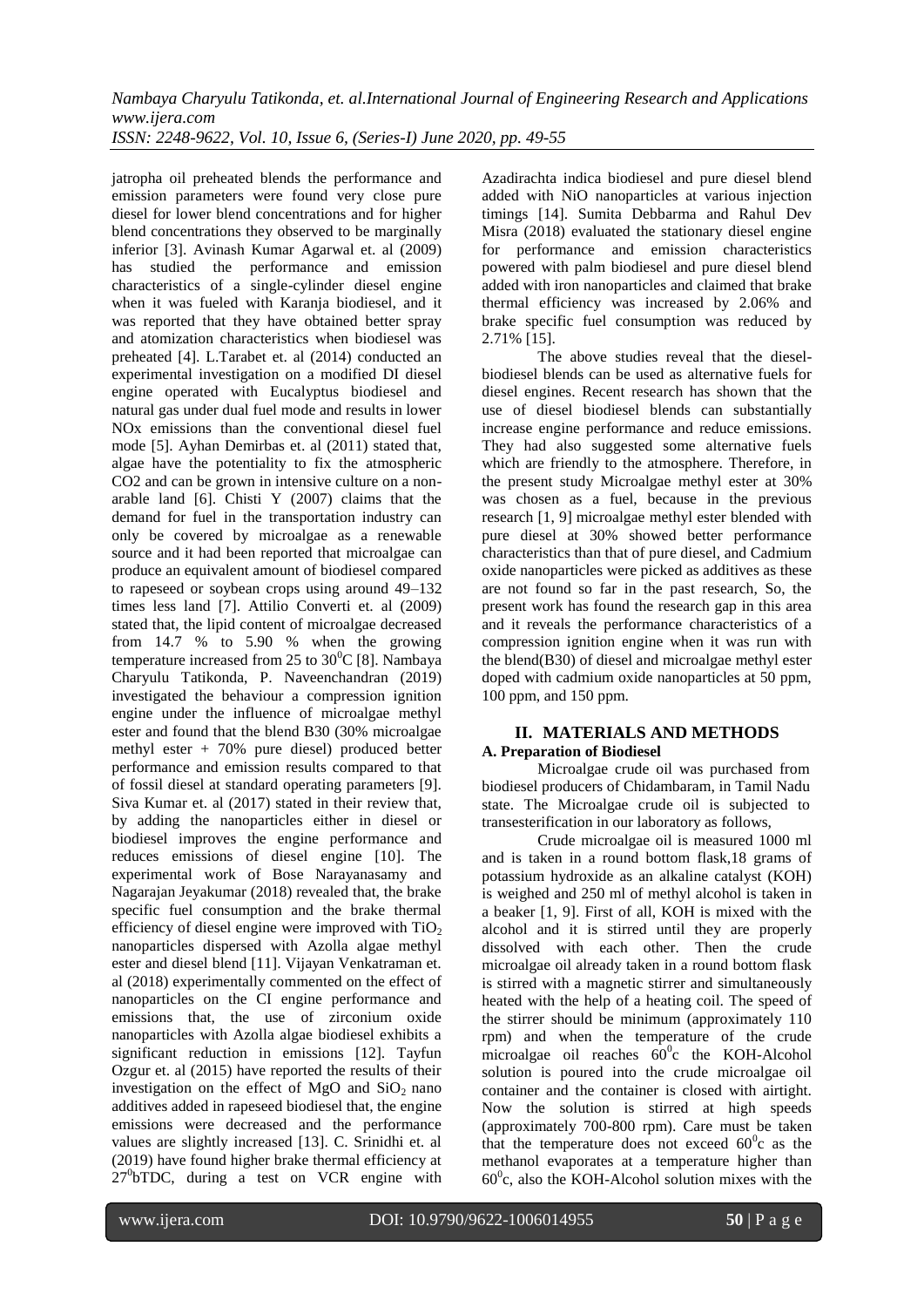*Nambaya Charyulu Tatikonda, et. al.International Journal of Engineering Research and Applications www.ijera.com ISSN: 2248-9622, Vol. 10, Issue 6, (Series-I) June 2020, pp. 49-55*

crude microalgae oil only at  $60^{\circ}$ c. To prevent the methanol loss during a reaction, a water-cooled condenser was used to condensate the vapours and reflux it back to the reactor. After stirring the Oil-KOH-Alcohol solution at  $60^{\circ}$ c for two hours, the solution is transferred to a separating funnel, and then it was allowed to cool overnight without stirring. After complete cooling two layers were found, the bottom layer consisted of glycerol and the top layer was the biodiesel i.e., Microalgae methyl ester. The biodiesel is washed with water, (preferably distilled water) repeatedly till ensuring that no soap content is present in the biodiesel. Now this biodiesel is heated at  $100^{\circ}$ C for a while to vapourize the water content in it. Finally, the resulting product is the microalgae biodiesel which readies for use [1, 9]. Microalgae methyl ester and pure diesel blend (B30) was prepared by mixing 300ml of microalgae methyl ester into 700ml of pure diesel with the aid of magnetic stirrer.

#### **B. Preparation of Biodiesel-Diesel blends**

In the present study, commercially available cadmium oxide (CdO) nanoparticles with an average particle size of 20-30 nm were procured from the Nano Research Lab, Jharkhand. The nanoparticles with a mass fraction of 50 ppm are weighed and dispersed into microalgae methyl ester and diesel blend (B30) with the help of an ultrasonicator. The ultrasonication process was performed at a frequency of 20 kHz for 30 minutes duration. The ultrasonication process was shown in Figure 1. The prepared sample was named as MME30D70NP50 (B30NP50). The same procedure is continued for another two mass fractions of 100 ppm and 150 ppm and they were named as MME30D70NP100 (B30NP100), and MME30D70 NP150 (B30NP150) respectively. The test samples were shown in the Figure 2, and the Corresponding physicochemical properties of fuel samples B30, B30NP50, B30NP100, and B30NP150 were shown in the Table 1.



**Figure.1 Ultrasonication Process**



**Figure.2 Test Samples**

#### **C. Experimental Setup**

The present study was carried out to find the influence of microalgae methyl ester blend doped with Cadmium Oxide nano additives such as MME30D70NP50 (B30NP50), MME30D70NP100 (B30NP100), and MME30D70NP150 (B30NP150) on the performance of a direct injection compression ignition and compared with that of diesel fuel performance from no load to full conditions. The engine selected for this investigation is Kirloskar made single- cylinder, four-stroke, direct injection, water cooled diesel engine of 5.2 KW brake power at constant speed of 1500 rpm [1, 9]. The specifications of the engine are depicted in Table 2. This engine was associated with eddy current dynamometer with control systems. The engine is provided with crank angle sensor, thermocouples to measure the temperature of exhaust gas, and water.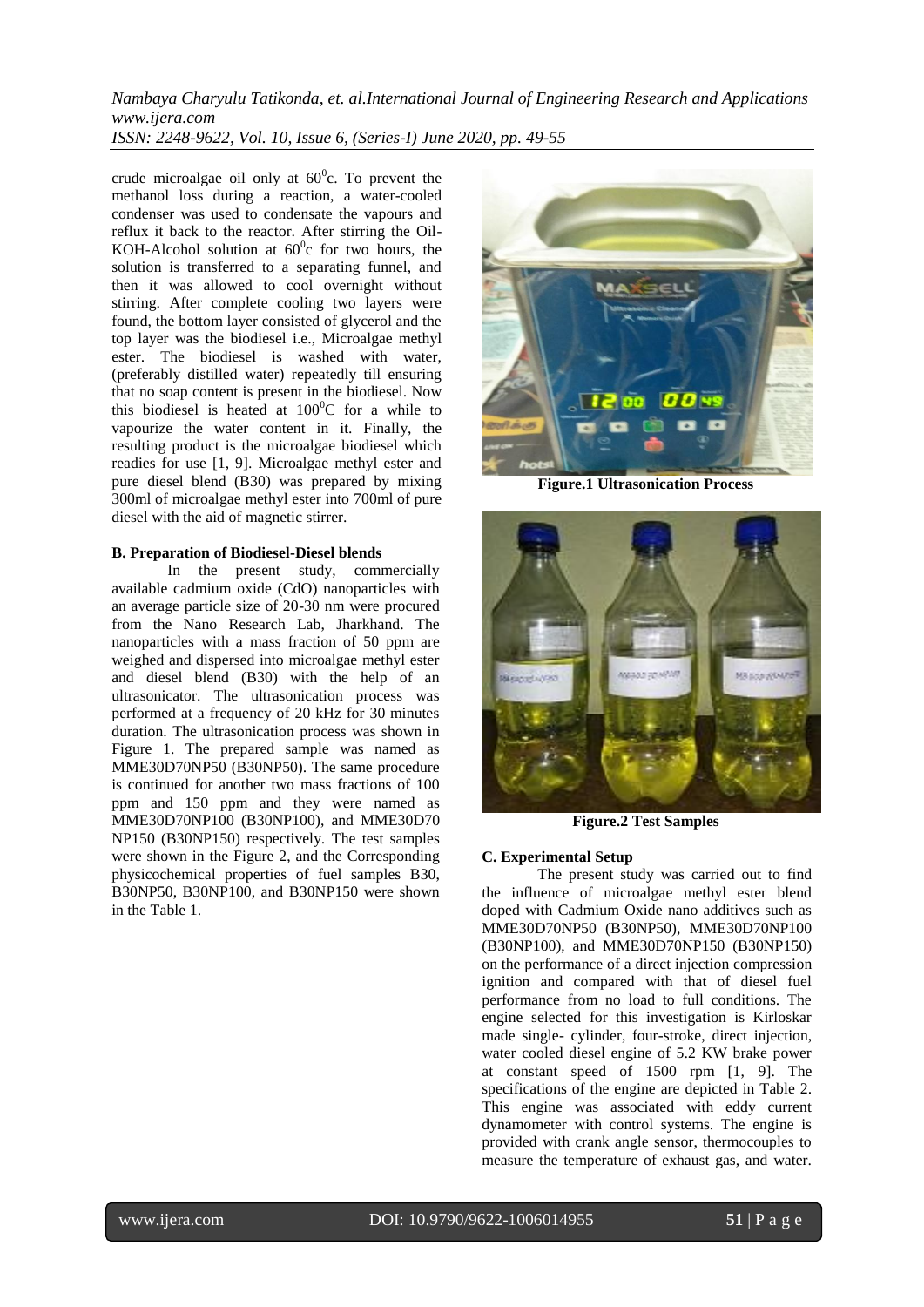*Nambaya Charyulu Tatikonda, et. al.International Journal of Engineering Research and Applications www.ijera.com ISSN: 2248-9622, Vol. 10, Issue 6, (Series-I) June 2020, pp. 49-55*

The photographic view of experimental setup is viewed in Figure 3.

| <b>Fuel Property</b>                                                   | Diesel<br>Specifications<br>ASTMD975 | <b>Biodiesel</b><br>Specifications<br>ASTMD6751 | <b>B</b> 30 | <b>B30NP50</b> | <b>B30NP100</b> | <b>B30NP150</b> |
|------------------------------------------------------------------------|--------------------------------------|-------------------------------------------------|-------------|----------------|-----------------|-----------------|
| Density $(kg/m^3)$                                                     | 840                                  | $810 - 900$                                     | 829.4       | 829.6          | 830.6           | 831.6           |
| Kinematic Viscosity<br>$\text{(mm}^2/\text{Sec}) \otimes 40^0\text{c}$ | 3.8                                  | $1.9 - 6.0$                                     | 3.11        | ----           |                 |                 |
| Flash Point $(^0c)$                                                    | 60                                   | > 130                                           | 58          | -----          |                 | -----           |
| Cetane Index                                                           | 47                                   | 38 min.                                         | 55.06       |                |                 |                 |
| Calorific Value $(KJ/Kg)$                                              | 42,500                               | 35,000 min                                      | 41.291      | 41.591         | 41.789          | 41,915          |

## **Table 1. Physicochemical Properties of Fuel Samples**



**Figure.3 Photographic View of Experimental Setup [1]**

| <b>Make</b>        | <b>Kirloskar</b>                                     |
|--------------------|------------------------------------------------------|
| Model              | TV 1                                                 |
| Type               | Single cylinder, four stroke, vertical diesel engine |
| <b>Rated Power</b> | 5.12 KW                                              |
| Rated Speed        | $1500$ rpm                                           |
| Cylinder bore      | $87.5$ mm                                            |
| Stroke             | $110 \text{ mm}$                                     |
| Compression ratio  | 17.5:1                                               |
| Cooling            | Water cooling                                        |
| Loading            | Eddy current dynamometer                             |
|                    |                                                      |

#### **Table 2. Specifications of the Experimental Setup [1, 9]**

#### **D. Experimental Procedure**

 Firstly, allow the engine to run with pure diesel at rated speed (1500 rpm) for a few minutes, and then vary the load from zero to full load in steps (0, 25%, 50%, 75%, and 100%) note down the readings of performance parameters at each load. Secondly, power the engine with B30 and repeat the experiment, and thirdly, run the engine with B30NP50, B30NP100, and B30NP150 and revise the experiment at varied loads as well as record the performance readings. Finally, the experimental results to be analyzed and discussed.

#### **E. Formulae**

Brake power of the Engine is given by,

$$
BP = \frac{2\pi N(w \times 9.81 \times R_m)}{(60 \times 1000)} kW
$$

Where,  $w =$  Load on the engine, in kg,  $N =$  Speed of the engine, in rpm,

 Rm= Radius of Dynamometer Arm Length, m Mass of fuel consumption is given by,

$$
m_f = \frac{(q \times Density \text{ of } fuel)}{t} \frac{kg}{Sec}
$$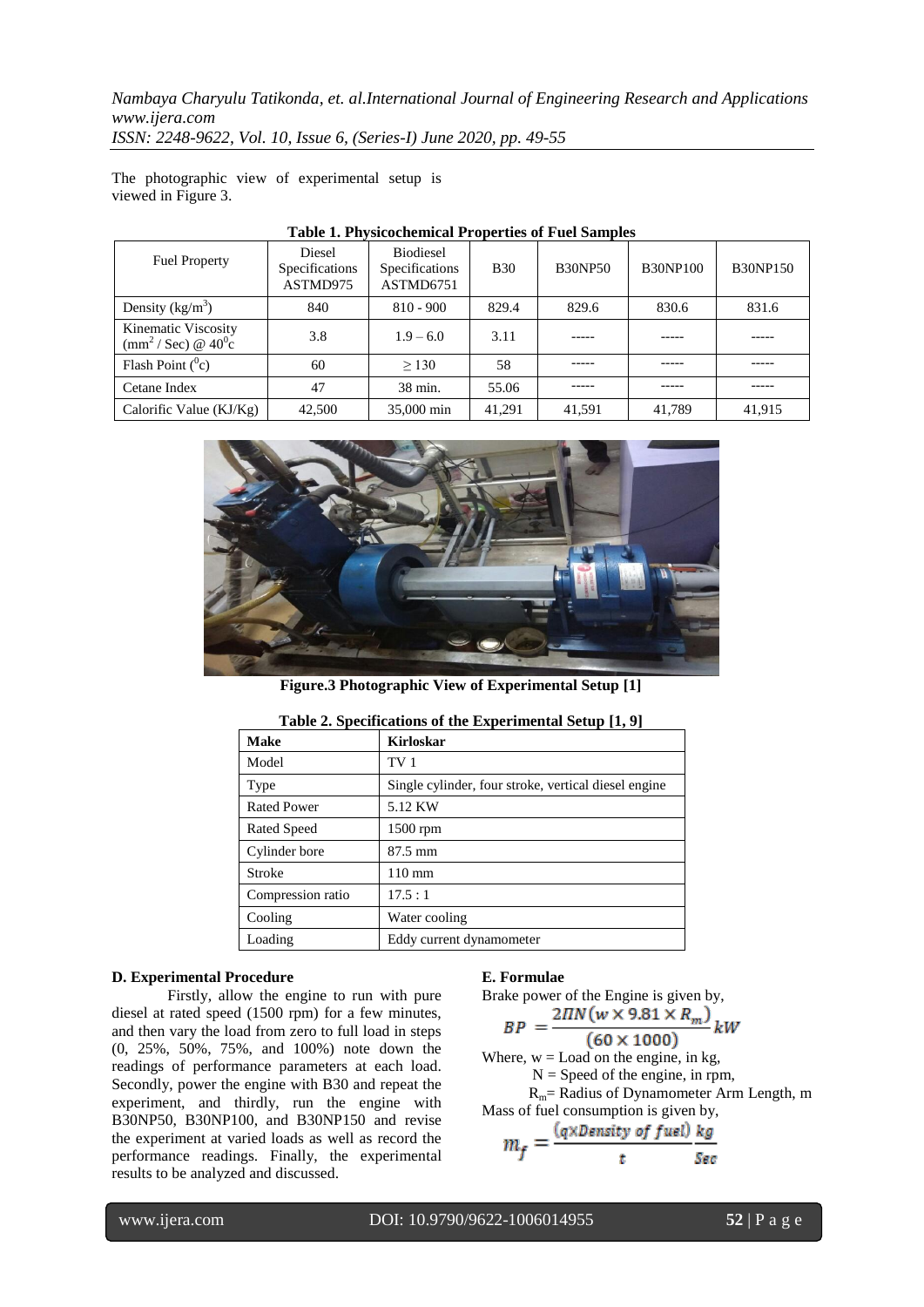*ISSN: 2248-9622, Vol. 10, Issue 6, (Series-I) June 2020, pp. 49-55*

Where,  $q =$  Volume of fuel consumed  $=$  $(10 \times 10^6) m^3$ ,  $t =$ Time taken for 10 cc of fuel consumption sec,

Brake Specific Fuel Consumption is given by,

$$
BSPC = \left(\frac{m_f}{BP}\right) \times 3600 \frac{kg}{kW - hr}
$$
  
Brake Thermal Efficiency is given by

$$
BTE = \frac{B.P}{(m_f \times C.V)} \%
$$

Where,  $C.V = Calorific Value of the Fuel, kJ/kg$ Total Fuel Consumption is given by

$$
TFC = m_f \times 3600 \frac{kg}{hr}
$$

# **III. RESULTS AND DISCUSSION Performance Characteristics**

Fig. 4 conveys the variation of brake specific fuel consumption (BSFC) with brake power (BP) for all the test samples such as pure diesel, B30, B30NP50, B30NP100, and B30NP150 from zero to 100% load conditions. From the figure it was observed that, the fuel consumption of all the test samples has been reduced with an increase in the brake power. Brake specific fuel consumption is that the measure of how the supplied fuel energy to the engine is converted into brake power and it is often defined as the amount of fuel consumed in unit time for generating kw power. The experimental result revealed that the brake specific fuel consumption of doped biodiesel was improved compared to mineral diesel and B30 (MME30D70). This is due to the reason that, nanoparticles dispersed fuel possesses better atomization and combustion characteristics, and also nanoparticles reduce the formation of carbon deposits inside the combustion chamber which results in complete combustion. In the end, it could be confirmed that at maximum load condition, the BSFC of the blend MME30D70NP150 (B30NP150) was improved by 10.59% and 4.60% when compared to pure diesel and B30 respectively.

Fig. 5 shows the variation of brake thermal efficiency (BTE) with brake power (BP) for all the test fuels. It can be noticed from the experimental results that, the BTE slightly increased as the proportion of nanoparticles increased in the biodiesel compared to mineral diesel and B30. This is due to the fact that, encapsulation of nanoparticles in biodiesel provides reduced ignition delay, high evaporation rate, prolonged flame sustenance and higher flame temperature these are all leads to improve thermal efficiency. At maximum load condition, the BTE of MME30D70NP150 (B30NP150) is 37.67% and it was higher than B30 by 3.48% and higher than mineral diesel by 11.34%.







Fig. 6 depicts the variation of total fuel consumption in kg/hr (TFC) with brake power for all test samples. TFC is used to measure the quantity of fuel consumed by the engine per unit time while the engine producing a certain amount of power. It was revealed from the results that, the TFC increases with an increase in brake power but at every load nano doped biodiesel has registered low TFC compared to pure diesel and B30. This is because, as the mass fraction of nanoparticles dispersed in the sample increases, it increases the better atomization and better mixing of fuel with air causing improved combustion. Finally, it was shown at full load condition that, the TFC of MME30D70NP150 (B30NP150) was improved by 3.25% compared to B30 and by 10.69% compared to pure diesel.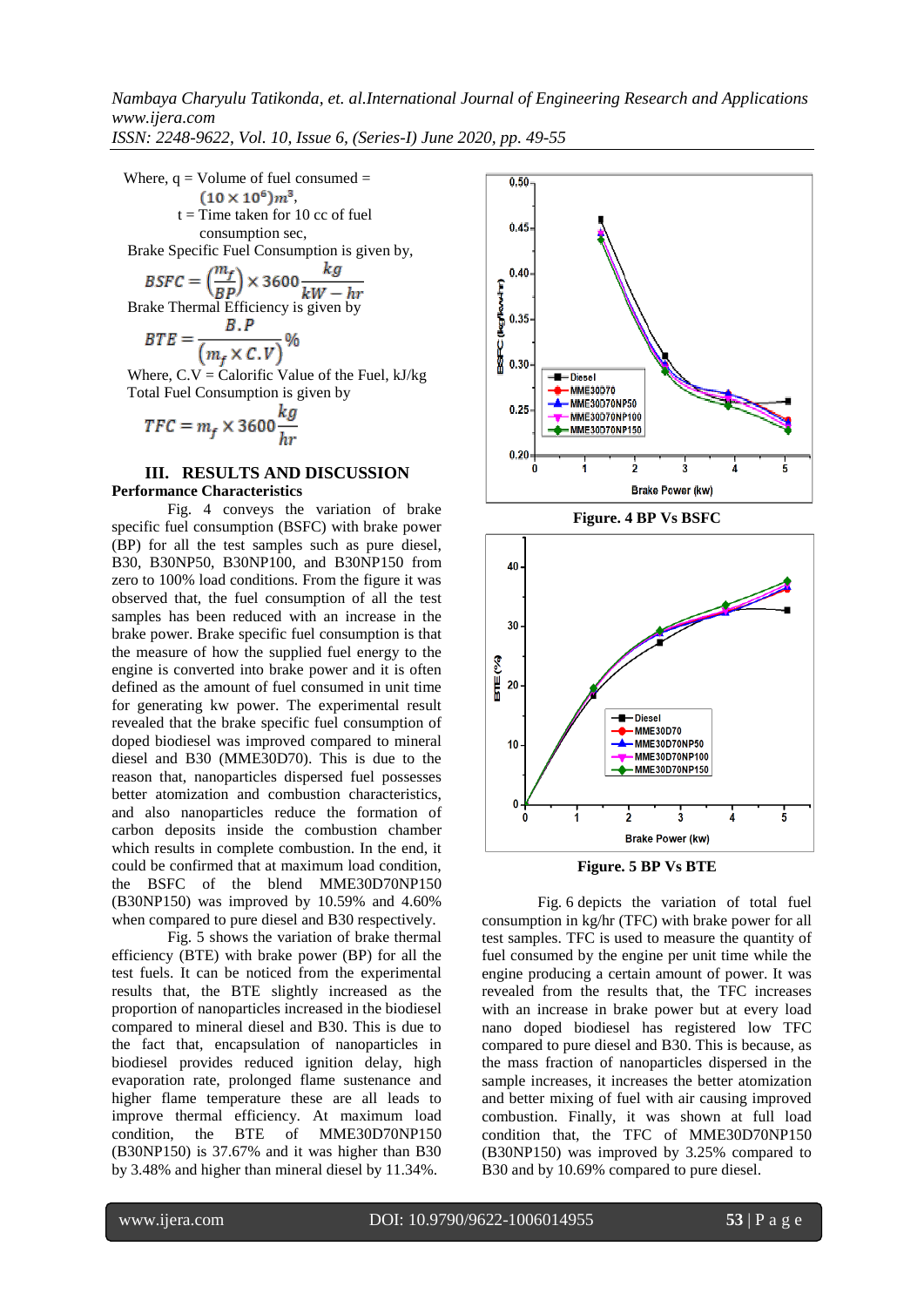*ISSN: 2248-9622, Vol. 10, Issue 6, (Series-I) June 2020, pp. 49-55*



**Figure. 6 BP Vs TFC**

# **IV. CONCLUSIONS**

The performance characteristics of compression ignition engine powered with conventional diesel, diesel, and biodiesel blend (B30) and doped diesel and biodiesel blends (B30NP50, B30NP100, and B30NP150) were investigated, and the final conclusions of this investigation at full load condition were reported as follows,

- In general, the brake specific fuel consumption decreases with an increase in load on the engine, among all the blends, B30NP150 takes less fuel consumption per kW-h power produced, and it was improved by 10.59% and 4.60% when compared to pure diesel and B30 respectively.
- The brake thermal efficiency increased with an increase in nanoparticle percentage. Out of all the blends, B30NP150 shows the best performance parameters. The BTE of B30NP150 is 37.67% and it was higher than B30 by 3.48% and higher than mineral diesel by 11.34%.
- The total fuel consumption of B30NP150 was improved by 3.25% compared to B30 and by 10.69% compared to pure diesel.

From the above conclusions it can be noticed that, as far as the performance parameters such as BSFC, BTE and TFC are concerned, out of all the blends of doped microalgae methyl ester at 150 ppm (B30NP150) was concluded as the optimum blend. In the future, this experimentation can be extended to find out the emission and combustion characteristics of the same engine when it is fuelled with the same doped blends.

#### **REFERENCES**

- [1]. Nambaya Charyulu Tatikonda, P. Naveenchandran, An Experimental Assessment on the Impact of Injection Pressure on the Characteristics of a Diesel Engine Powered with the Blend of Diesel and Microalgae Biodiesel, *International Journal of Engineering and Advanced Technology, 8(6),* 3284-3290 (2019), DOI:10.35940/ijeat. F9500.088619
- [2]. Agarwal A. K, and L.M. Das, Bio-diesel development and characterization for use as a fuel in compression ignition engines, *Journal of engineering for Gas Turbine and Power Transactions, ASME 123,* 440-447 (2001), DOI: 10.1115/1.1364522
- [3]. Deepak Agarwal and Avinash Kumar Agarwal, Performance and emission characteristics of Jatropha oil (Preheating and blends) in a direct injection compression ignition engine, *Applied Thermal Engineering 27,* 2314-2323 (2007), DOI[:10.1016/j.applthermaleng.2007.01.009](https://www.researchgate.net/deref/http%3A%2F%2Fdx.doi.org%2F10.1016%2Fj.applthermaleng.2007.01.009)
- [4]. Avinash Kumar Agarwal, Atul Dhar, Karanja Oil Utilization in a direct-injection engine by Preheating. Part 1: Experimental investigations of engine Performance, Emissions and Combustion Characteristics, *[Proceedings of the Institution of Mechanical](https://www.researchgate.net/journal/0954-4070_Proceedings_of_the_Institution_of_Mechanical_Engineers_Part_D_Journal_of_Automobile_Engineering)  [Engineers Part D Journal of Automobile](https://www.researchgate.net/journal/0954-4070_Proceedings_of_the_Institution_of_Mechanical_Engineers_Part_D_Journal_of_Automobile_Engineering)  [Engineering](https://www.researchgate.net/journal/0954-4070_Proceedings_of_the_Institution_of_Mechanical_Engineers_Part_D_Journal_of_Automobile_Engineering) 224(1),* 73-84 (2010), DOI:10.1243/09544070JAUTO1266
- [5]. L.Tarabet, K. Loubar, M.S. Lounici, K. Khiari, T. Belmrabet, M. Tazerout. Experimental investigation of DI diesel engine operating with eucalyptus biodiesel/natural gas under dual fuel mode, *Fuel133,* 129-138 (2014), [DOI:10.1016/j.fuel.2014.05.008](https://doi.org/10.1016/j.fuel.2014.05.008)
- [6]. Ayhan Demirbas and M. Fatih Demirbas, Importance of algae oil as a source of biodiesel, *Energy conversion and management 52,* 163-170 (2011), [DOI:10.1016/j.enconman.2010.06.055](https://doi.org/10.1016/j.enconman.2010.06.055)
- [7]. Chisti Y, Biodiesel from Microalgae, *Biotechnology advances 25(3),* 294-306 (2007), [DOI:10.1016/j.biotechadv.2007.02.01](https://doi.org/10.1016/j.biotechadv.2007.02.001)
- [8]. Converti, A., Casazza, A.A., Ortiz, E.Y., Perego, P. and Del Borghi, M, Effect of Temperature and Nitrogen Concentration on the Growth and Lipid Content of Nannochloropsis oculata and Chlorella vulgaris for Biodiesel Production. *Chemical Engineering and Processing, 48,* 1146-1151 (2009). DOI:10.1016/j.cep.2009.03.006
- [9]. Nambaya Charyulu Tatikonda and P. Naveenchandran, The Behaviour of a